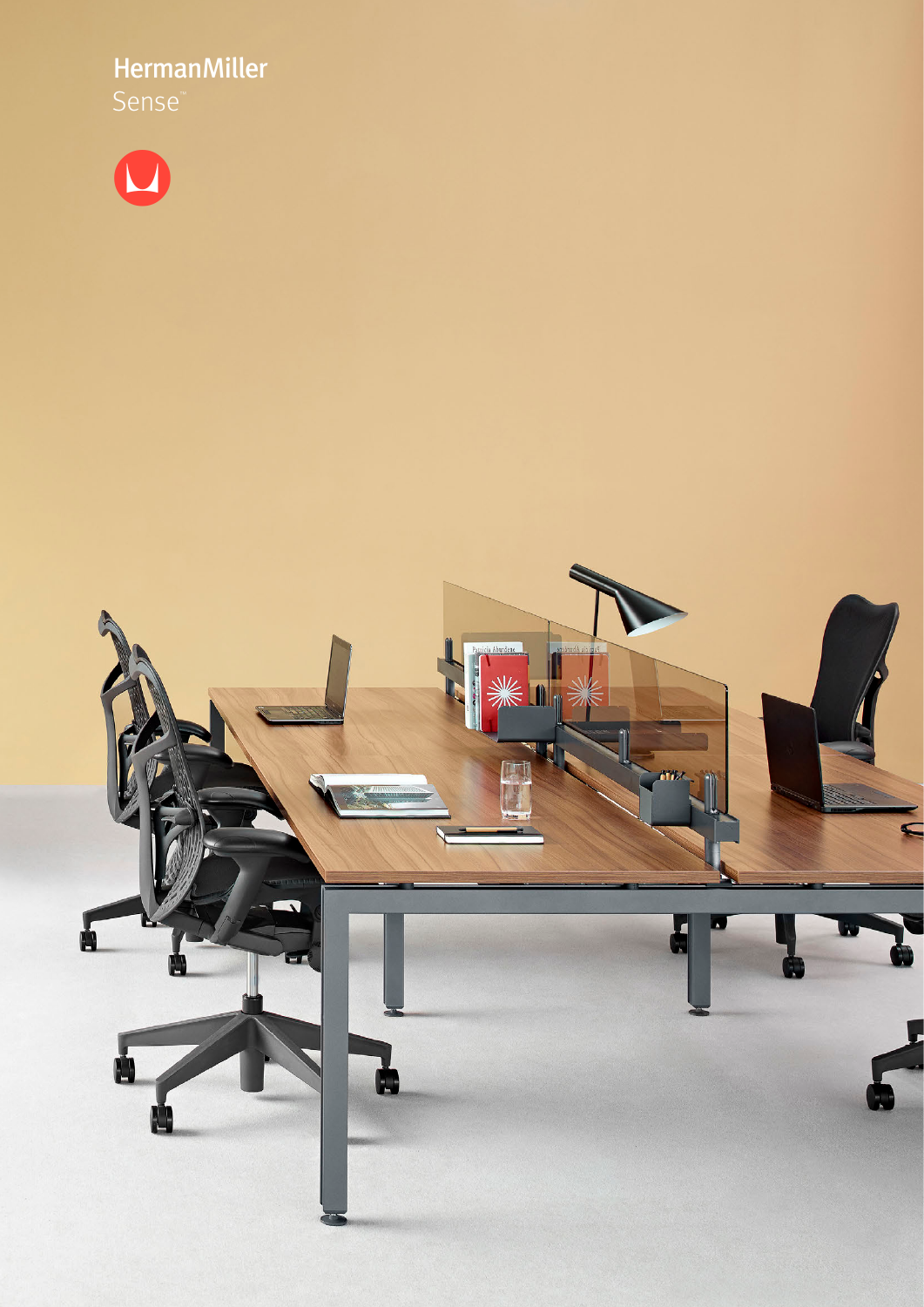Sensible desking that welcomes and inspires



# **Sense** Designed by Daniel Korb

Sense is a simple and elegant desking solution which fits seamlessly into the modern office landscape. Tools and accessories support a range of desking options which can be tailored to the character of each organisation, and the individuals and groups who work there. Sense has a clean and modern aesthetic that, when paired with our collaborative furniture and task seating, creates a welcoming, functional, and inspiring office where people want to be – and do their best work.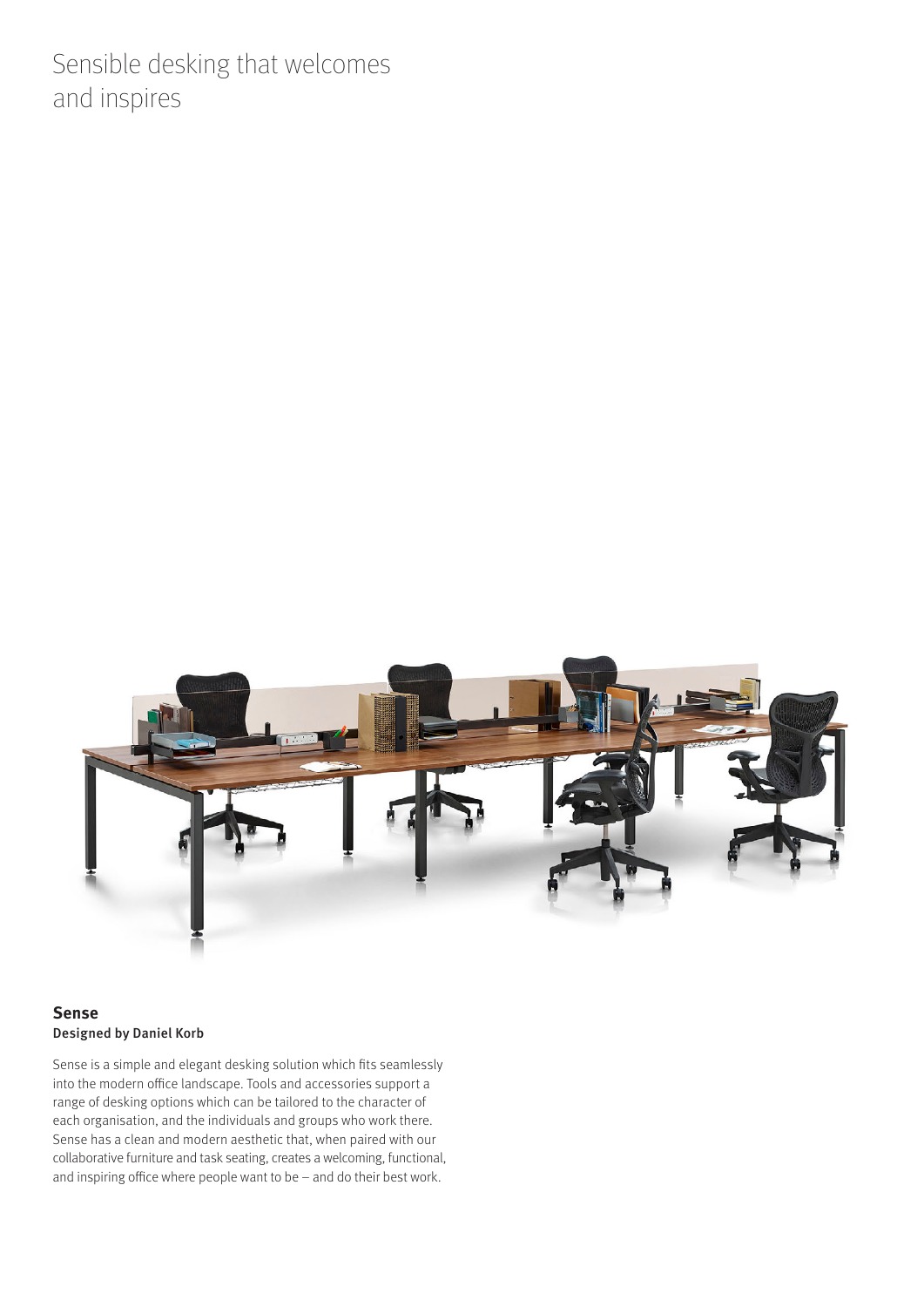# **A Sensible Solution**

With its streamlined design, Sense is easy to specify and install. A range of practical features and accessories is available; from wire management baskets, to attachable power sockets, screens, trays, drawers and other storage options. It is a simple and costeffective way to bring people together, encourage collaboration and increase productivity.

### **Elegant Design**

Sense is intelligently designed to ensure simplicity of use. It has a clean aesthetic, which makes it an elegant addition to the workplace. Sense is available in a range of complementary colours, materials and finishes to suit many styles and tastes, and to complement chairs and other furniture.

# **Smart Choices**

Whether it's configured as meeting tables, standing-height tables, individual desks, 120-degree desks or team clusters of bench desking, Sense can cater to a wide variety of settings. When combined with accessories like a unique tool bar and attachable storage, Sense becomes the smart companion for the modern office worker.



It's easy to create and configure Sense in a variety of settings and styles. A simple set of components is all you need to build the structure of a single Sense desk. Add more to create multiple clusters of desks. Choose screens and accessories to tailor your work space.



Sense 120-degree cluster of three for highly collaborative teams to encourage dialogue and discussion.